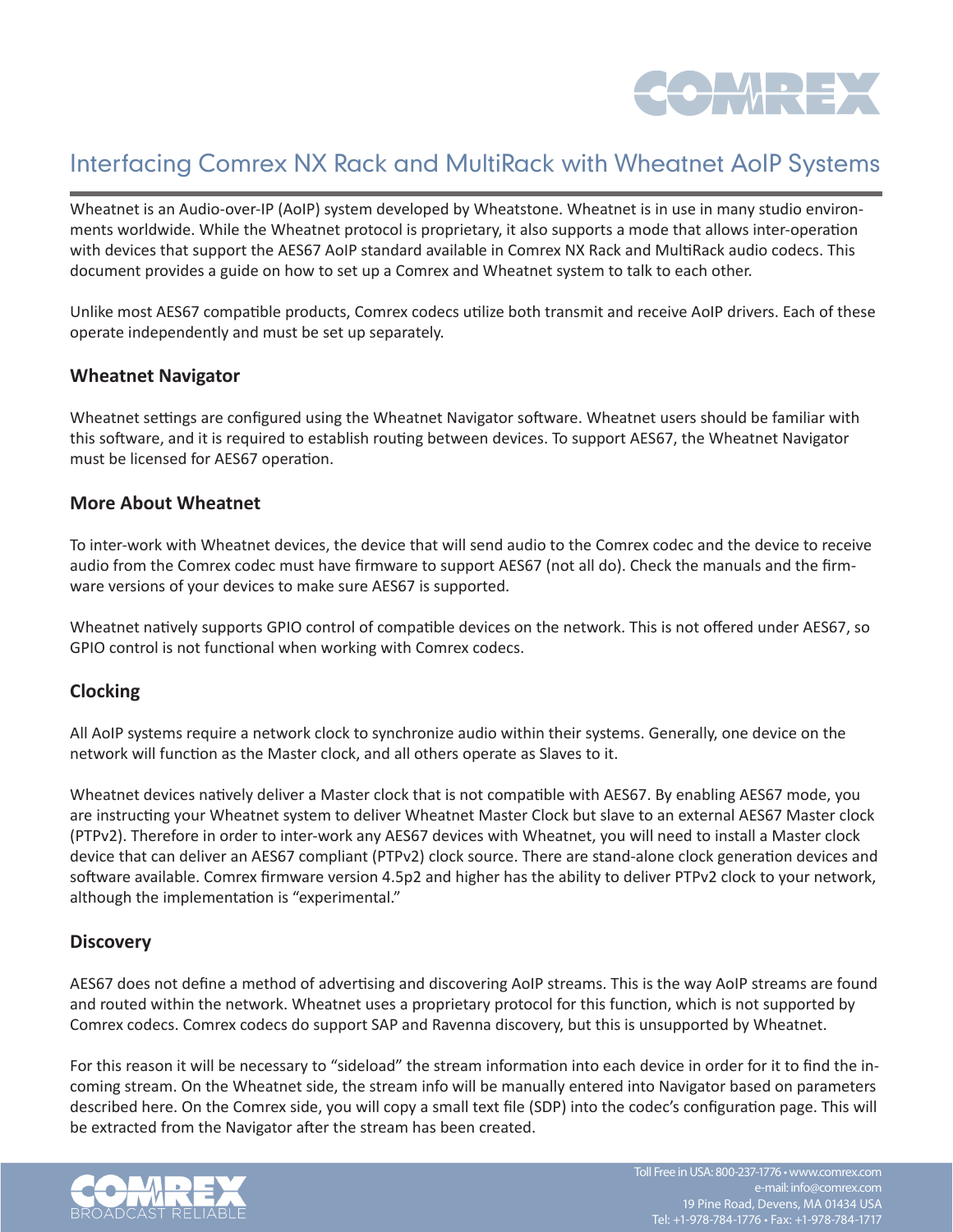

### **Setting Up A Wheatnet Device For AES67**

For the purposes of this guide, we've connected to a Wheatnet analog Blade.

Open Wheatstone Navigator. In the upper left pane, select "System," and select the "info" tab within the system settings.

| <b>Wheatnet-IP Navigator</b>                                                                                                                                                              |                                                                                                                                                                                                                                                                                                             |                                                                                                                                                                                                                              |                | 门 | × |
|-------------------------------------------------------------------------------------------------------------------------------------------------------------------------------------------|-------------------------------------------------------------------------------------------------------------------------------------------------------------------------------------------------------------------------------------------------------------------------------------------------------------|------------------------------------------------------------------------------------------------------------------------------------------------------------------------------------------------------------------------------|----------------|---|---|
| Wheat stone                                                                                                                                                                               | <b>4</b> Detail Dock<br>4. Alarms Dock<br><b>Caustem Dock</b>                                                                                                                                                                                                                                               | System View 3et Up View<br>$\overline{  }\overline{  }$ X Point                                                                                                                                                              | 2 About        |   |   |
| System<br>B X<br>System<br>System<br>Blade199 (Master)<br>$\sqrt{\frac{9}{  \text{AFS67} }}$ AES67 Devices<br>evices<br>more Tom's NX Rack<br>۰<br>g,<br>$B \times$<br><b>Alarms</b><br>ᆱ | Crosspoint Salvos/Macros Info<br><b>LIO</b> Properties<br>System ID: 0<br><b>Route Master Info</b><br>System Master: Blade 199<br><b>Multicast Addresses</b><br>Start Address: 239, 192, 192.0<br>Number of Addresses:<br>6384<br>Addresses currently in use: 48<br>Range: 239.192.192.0 to 239.192.255.255 | <b>Associated Connections</b><br>Config Manager<br>Version Manager<br>Preferences<br><b>Front Panel Passcode</b><br>EI E<br>Set Passcode<br><b>Blade Version Check</b><br>Mark versions: less than<br>Major: Minor: Release: | Log<br>Locator |   |   |
| Řack<br>š<br>$^{16}$<br>ē<br>AES67                                                                                                                                                        | Reset Reassign All<br><b>Apply</b><br>Cancel<br><b>Clock Master Info</b><br>Clock Master: Blade 199<br>Precision Time Protocol<br>Frequency: 44 kHz + 48 kHz<br>Primary External Reference:<br>AES67-PTP<br>$\overline{\phantom{a}}$<br>(includes AES67-PTP)                                                | E<br>►<br>Cancel<br>Apply<br><b>PC Driver Version Check</b><br>Mark versions: less than<br>Major: Minor: Release:<br>H.<br>۰<br>Е<br>Cancel<br>Apply                                                                         |                |   |   |
| <b>Details</b><br># x                                                                                                                                                                     | Secondary External Reference: <none><br/><b>Precision Time Protocol</b></none>                                                                                                                                                                                                                              | <b>Blade Display Settings</b><br>Ŀ<br>Brightness:                                                                                                                                                                            |                |   |   |
| Surfaces: 0<br>∧<br>Peripheral Devices: 0<br>AES67 Devices: 1<br><b>AES67 Alternate Latency</b><br><b>Resources:</b><br>Avaiable at 1ms: 5<br>Used at 1ms: 1                              | PTP Status<br>Domain:<br>GMID: 00-1d-c1-ff-fe-16-e8-66<br>Apply<br>Cancel                                                                                                                                                                                                                                   | <b>Dim Brightness:</b><br>۵<br>$\triangle$ mins<br>Screen Saver:<br>$\Delta$ mins<br>Screen Dim:<br>Cancel<br>Apply                                                                                                          |                |   |   |
| Available at 1/4ms: 16<br>v<br>Used at 1/4ms: 0                                                                                                                                           | <b>Set Date and Time</b>                                                                                                                                                                                                                                                                                    |                                                                                                                                                                                                                              |                |   |   |

First, make note of the Multicast address range shown under "Route Master Info." You'll need to set the Comrex outgoing streams to within this range.

Under "Clock Master Info," make sure the "Frequency" option is set to 48KHz. Change the "Primary External Reference" setting from "none" to AES67-PTP. If this option isn't available, your Navigator has not been licensed for AES67 operation. Contact Wheatstone in this event.

Make sure your PTP Master clock is running on the network, and set to Domain 0. If the clock is detected by Wheatnet, the PTP status indicator will turn green as shown.

If you'd like the Comrex codec to deliver your PTP master clock, make sure your codec has firmware 4.5p2 or higher. Using the web-based control interface, navigate to the System Settings Tab (on NX Rack) or the Global Setting option (MultiRack) and open the PTP Clocking section under AES67 settings. Change "PTP Clock Source" to "Yes" and choose "Apply." Reboot your codec after this change is made.

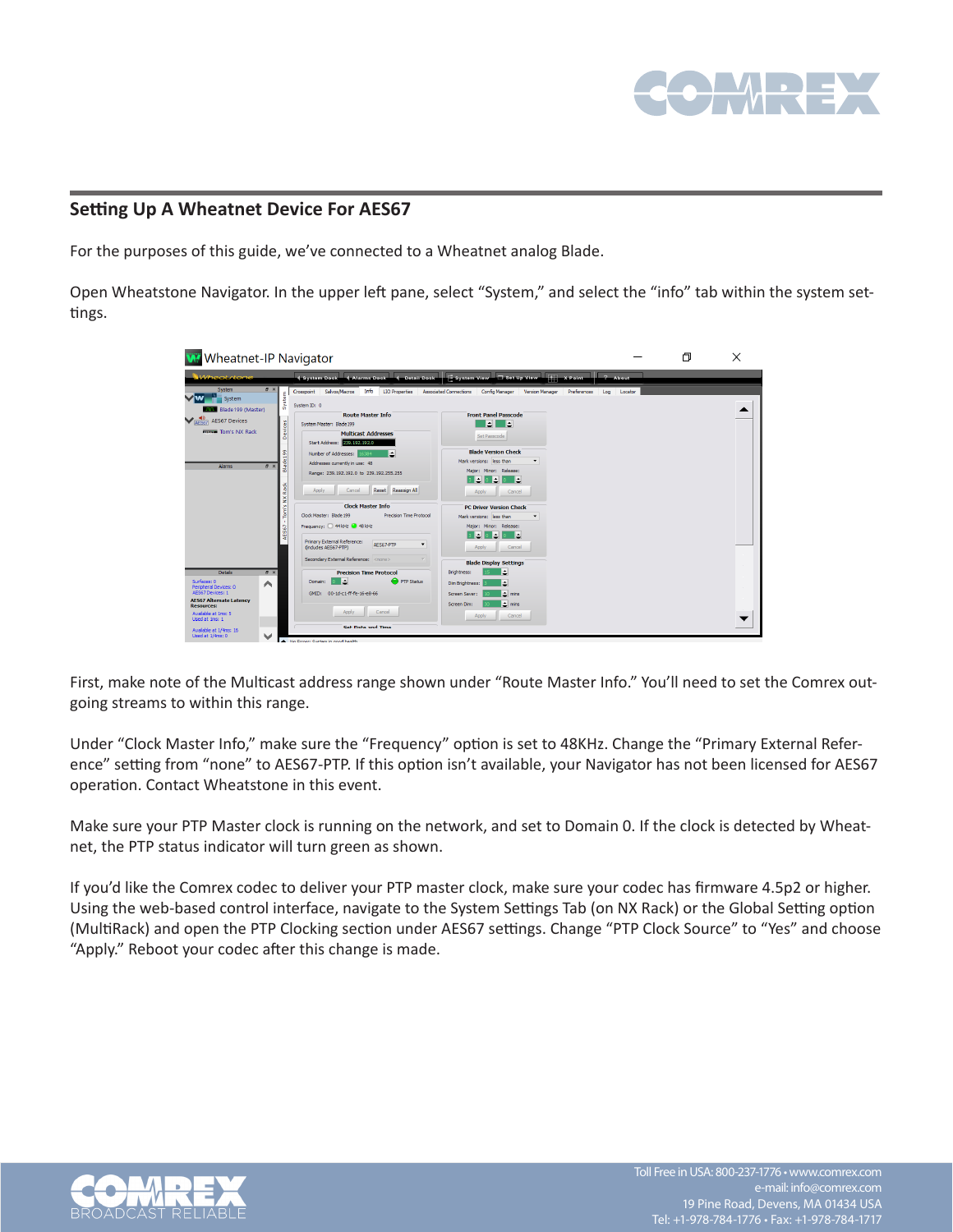

| <b>COMREX</b><br>$\equiv$                                                 | <b>ACCESS NX Rack</b><br>Weather Studio / 4.5-p2 |           |                            |                                 |
|---------------------------------------------------------------------------|--------------------------------------------------|-----------|----------------------------|---------------------------------|
| CONNECTIONS                                                               |                                                  | DASHBOARD | PERFORMANCE                | PROFILE MANAGER                 |
| $\blacktriangleright$ Security<br>$\blacktriangleright$ Connections       |                                                  |           | <b>PTP Clock Source</b>    |                                 |
| Contact Closures<br>Auxiliary Serial<br>Switchboard Server                |                                                  |           | Enable internal PTP clock  |                                 |
| Registered                                                                |                                                  |           | Current No.<br>Default No. |                                 |
| ► CrossLock VPN<br>Interface Ethernet Port: Active (Open,<br>System Clock |                                                  |           |                            |                                 |
| 2020-01-13 21:10 UTC (NTP)<br>Alternate Modes                             |                                                  |           | <b>No</b><br>Yes           |                                 |
| ▼ AES67 System                                                            |                                                  |           |                            |                                 |
| AES67 Enabled.<br>Ready, 40 sessions available.<br><b>SETTINGS</b>        |                                                  |           | <b>APPLY CHANGES</b>       | CANCEL CHANGES   SET TO DEFAULT |
| Enable<br>Network Interface<br>Network Interface Usage                    | Enabled<br>Secondary<br>AES67-only               |           |                            |                                 |
| ▼ PTP Clocking<br>Locked<br>GMD:                                          |                                                  |           |                            |                                 |
| <b>Clock Domain</b><br>PTP DSCP                                           | $\mathbf{0}$<br>46 (EF)                          |           |                            |                                 |
| <b>PTP Clock Source</b>                                                   | <b>No</b>                                        |           |                            |                                 |

You now have an AES67 compatible Master clock on your Wheatnet network.

One more setting must be changed on your Wheatnet Blade to enable the Blade to accept the default AES67 packet rate of 1mS. In Navigator, select the Blade and choose the "Blade Info" tab. In the lower right section labeled "Support," Choose "AES67 1mS support."

| Wheatstone                                                                                                                         |                               | 4 System Dock                                                                                                                                                                                                                                                | Alarms Dock 4 Detail Dock       |                                                                                   | System View 3et Up View                                                                                                            |                       | $\overline{+}$ X Point |                     | ? About |
|------------------------------------------------------------------------------------------------------------------------------------|-------------------------------|--------------------------------------------------------------------------------------------------------------------------------------------------------------------------------------------------------------------------------------------------------------|---------------------------------|-----------------------------------------------------------------------------------|------------------------------------------------------------------------------------------------------------------------------------|-----------------------|------------------------|---------------------|---------|
| B X<br>System                                                                                                                      |                               | Wire Info<br><b>Destinations</b><br>Sources                                                                                                                                                                                                                  | <b>Visibilities</b><br>LIO Info | Silence Detect                                                                    | <b>Utility Mixer</b>                                                                                                               | <b>Blade Info</b>     | Config Manager         | <b>Audio Player</b> |         |
| w<br>$\checkmark$<br>System<br>Blade199 (Master)<br>$\frac{1}{\sqrt{2}}$<br><b>AES67 Devices</b><br><b>MARKET Comrex Public NX</b> | System<br>Devices<br>Blade199 | <b>Versions:</b><br>3.7.7 JUN 8 2018 REV2 CPU<br>Software Version:<br>EE030425 20180425.0743<br><b>FPGA Version:</b><br>IO Board Rev:<br>IO PCB Id:<br>$3 - ADX8$<br>Num DSPs:<br>Info:<br>0:E4:DA:00:49:39<br>MAC address:<br>IP-88ad<br><b>Blade Type:</b> |                                 | ∥≑<br>l RO<br><b>NJ</b> Default<br>$50$ $\div$<br><b>NJ</b> Default<br>Slave Mode | <b>Master Preference:</b><br><b>N</b> Route:<br>High (90)<br>Med (80)<br><b>Ed</b> Clock:<br>High (90)<br>Med (80)<br>Apply Cancel |                       | Low (40)<br>Low (40)   |                     |         |
|                                                                                                                                    | - Comrex Public NX<br>AES67   | 199<br>Blade ID:<br><b>Network Info:</b><br>Blade 199<br>Name:<br>IP Address:<br>192.168.87.207<br>255.255.255.0<br>Subnet:<br>192.168.87.1<br>Gateway:<br>Apply Cancel                                                                                      |                                 | AES67 1ms Support                                                                 | <b>Support</b>                                                                                                                     | Utility Mixer Support |                        |                     |         |

Go to the web-based control page on your Comrex codec and select the "System Settings" Tab. If not done already, enable AES67 operation under that section, as described in the manual. Leave all other AES67 settings at their defaults, as shown. Look for the PTP clocking status to show "locked."

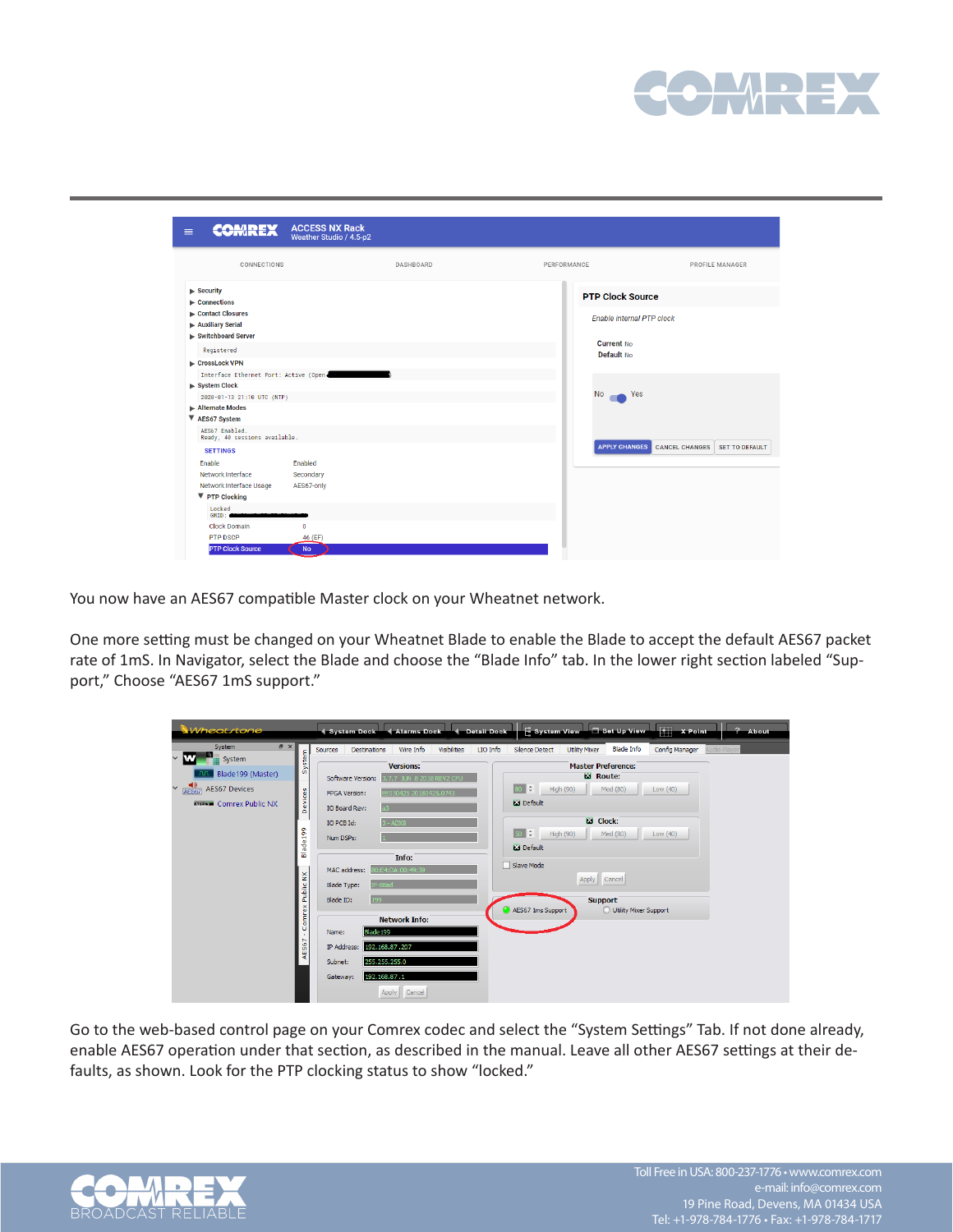

| Enabled<br>Ready, 29 sessions |                |
|-------------------------------|----------------|
| <b>SETTINGS</b>               |                |
| Enable                        | Enabled        |
| Network Interface             | Secondary      |
| Network Interface Usage       | AES67-only     |
| AES67 frame size              | $1 \text{ ms}$ |
| PTP Clocking                  |                |

#### **Creating An Outgoing AES67 Stream From A Comrex Codec**

On the Comrex side, once AES67 is enabled on the codec and the clock is "locked," an AES67 outgoing stream is automatically created to the default Multicast node address. It carries a label taken from the Unit Name setting under the System Settings->Connections section of the user interface.

You'll need to change the outgoing Multicast node address to one within the Wheatnet accepted range, as seen above. Still under AES67 settings, navigate to the "Outputs" section and select the outgoing stream you wish to change (NX Rack has only one output, MultiRack has five).

| <b>OUTPUTS</b>                                |                          |
|-----------------------------------------------|--------------------------|
| $\blacktriangledown$ Weather Studio: output 1 |                          |
| streaming                                     |                          |
| Name                                          | Weather Studio: output 1 |
| <b>Address</b>                                | 239.69.87.29             |

Set the "Address" field to an address within Wheatnet range that is unused by Wheatnet streams currently. Click "apply."

Click "Advanced Settings" on the bottom of the page, then locate the entry in the output section labeled "payload Type." Change the default 98 to 100 for Wheatnet. Select "Apply."

Now disable and re-enable AES67 mode on the codec to initiate the stream to the new address.

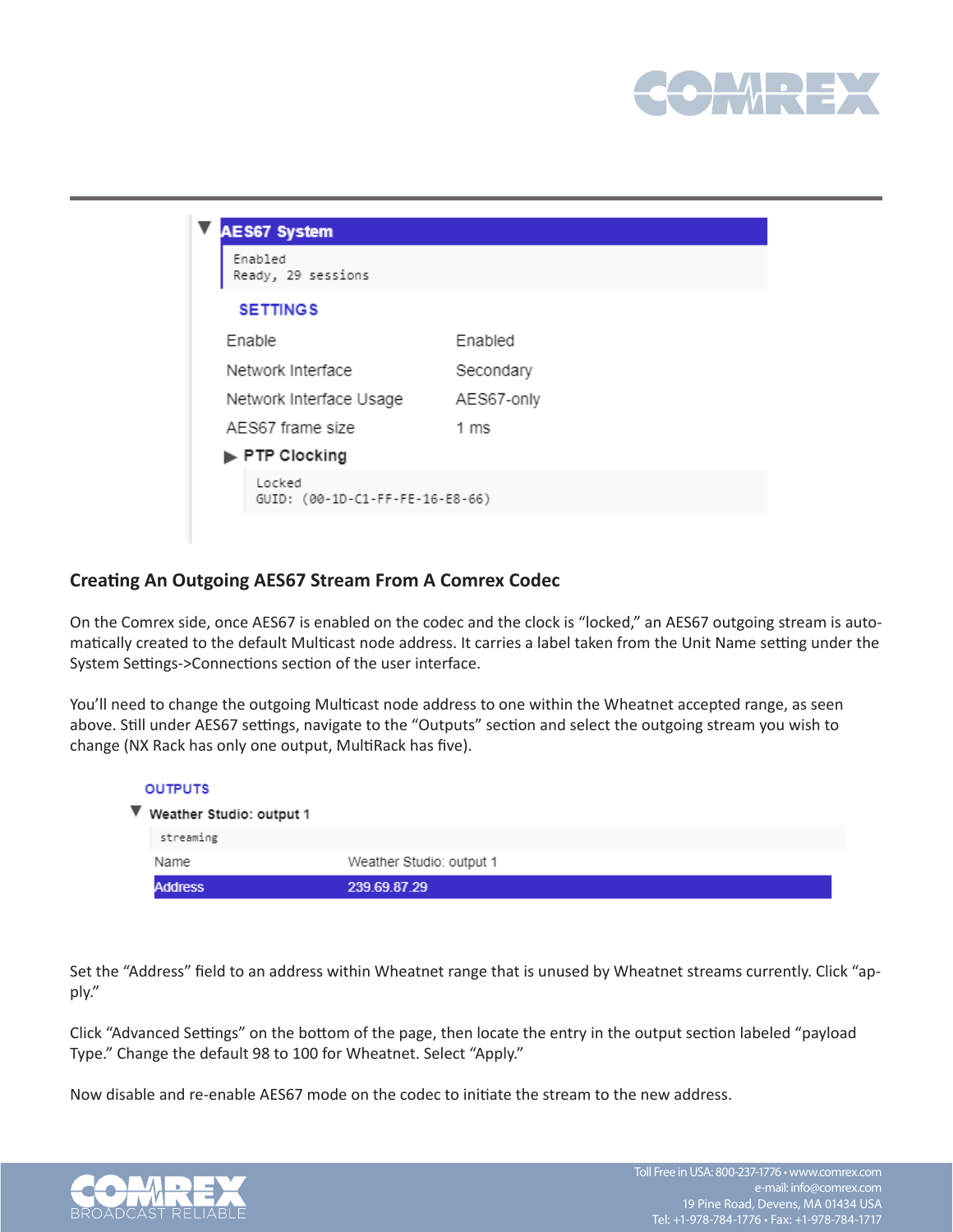

Returning to Navigator, we must now create a new AES67 device so Wheatnet can find the Comrex codec and its streams.

| Wheatstone                                                                                                                                                                                                                                  |                                   | <b>4-Alarms Dock</b><br><b>4</b> Detail Dock<br>System View<br><b>4 System Dock</b>                                                                                                                                                                 |
|---------------------------------------------------------------------------------------------------------------------------------------------------------------------------------------------------------------------------------------------|-----------------------------------|-----------------------------------------------------------------------------------------------------------------------------------------------------------------------------------------------------------------------------------------------------|
| System<br>B X<br>System<br><b>HIL Blade199 (Master)</b><br>$\sqrt{\frac{9}{ AES67 }}$ AES67 Devices<br><b>MORE COMPEX NX Rack</b>                                                                                                           | System<br>Devices                 | <b>AES67 Devices</b><br>Surfaces<br>Peripheral Devices<br><b>GBT Cards</b><br><b>ACI Devices</b><br><b>Device</b><br><b>IP Address</b><br><b>Host Blade</b><br>Add<br>Id<br>Comrex NX Rack 192.168.87.29<br>Blade199<br>$\vert$ 1<br>Edit<br>Remove |
| $B \times$<br>Alarms                                                                                                                                                                                                                        | Blade199<br>AES67 - Tom's NX Rack |                                                                                                                                                                                                                                                     |
| <b>Details</b><br>a x<br>Surfaces: 0<br>^<br>Peripheral Devices: 0<br><b>AES67 Devices: 1</b><br><b>AES67 Alternate Latency</b><br><b>Resources:</b><br>Available at 1ms: 5<br>Used at 1ms: 1<br>Available at 1/4ms: 16<br>Used at 1/4ms: 0 |                                   |                                                                                                                                                                                                                                                     |

Select "Devices" under the Main Program window. Find the tab labeled "AES67 Devices" and select "Add" on the right side. Enter a name for your Comrex codec and the IP address of the codec. (Note: this is not the outgoing Multicast address. This is the address of the Ethernet port used for AES67 operation, which is likely the Secondary Ethernet port.)

You should now be able to open a sub-menu under "AES67 devices" and select your Comrex codec by name. Select the "Sources" Tab and choose "Add Source."

| W Comrex NX Rack - Source AES67 Signal Wizard - Add Signal - Wheatnet             | X      |
|-----------------------------------------------------------------------------------|--------|
| Type Info<br>LIO Info<br>User Info<br>Stream Info                                 |        |
| AES67 1/4ms Support<br>Signal Offset:<br>A199-1S0<br>Name:<br>NXRadd<br>Location: |        |
| <b>Signal Width</b><br>8 channels (Surround)                                      |        |
| 2 channels (Stereo)                                                               |        |
|                                                                                   |        |
| Signal Name: A199-150<br>Create a signal                                          | Finish |

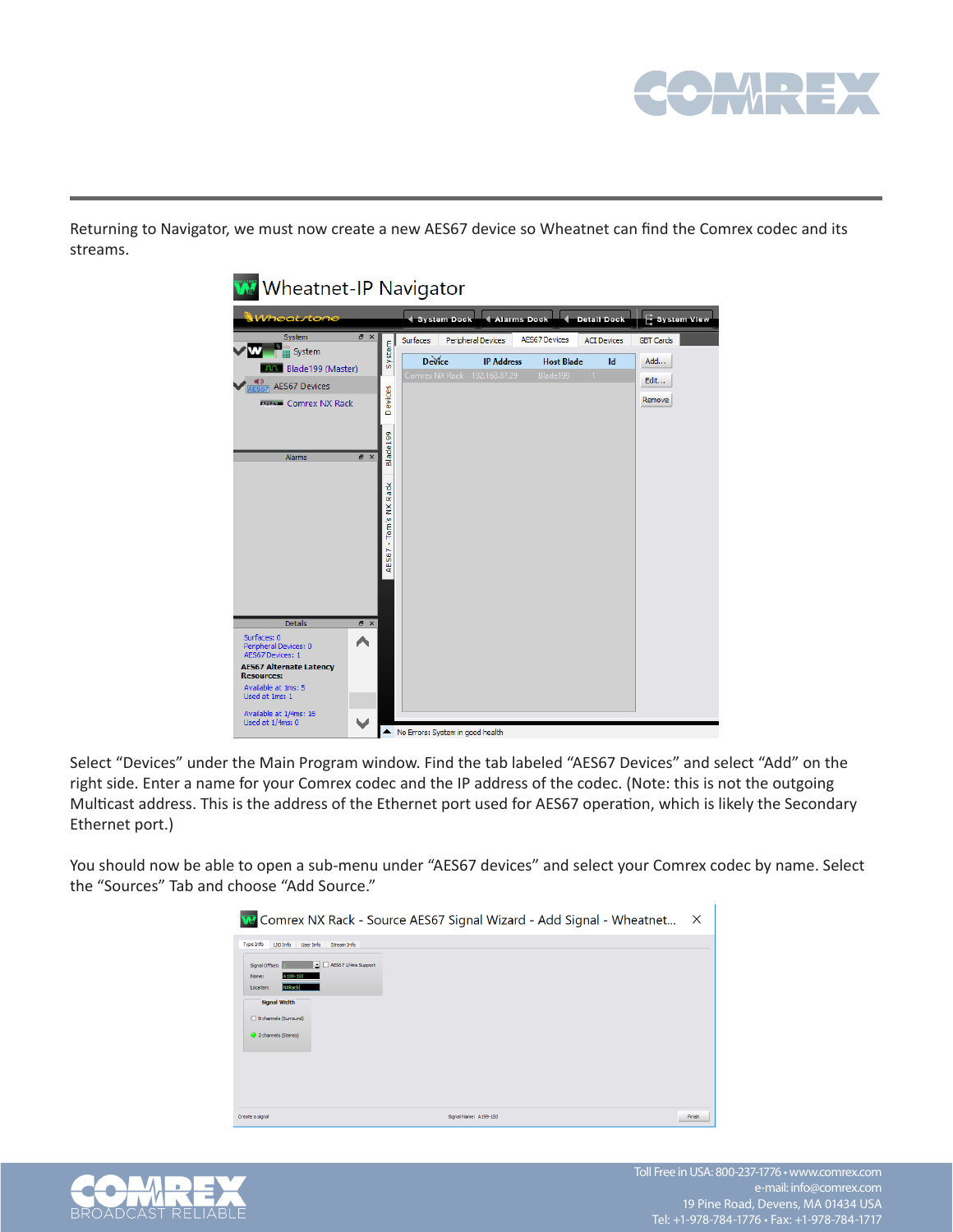

A couple of special notes here: The default packet size in Wheatnet is 1/4mS, while the default size in AES67 is 1mS. Comrex codecs can not currently support 1/4mS outbound streams. So you must set Wheatnet to receive 1mS packets. You'll see a tick box under "Type Info" to enable an incoming stream at 1/4mS. This is a typo in Navigator and the box actually selects the 1mS mode, so select that.

|                 | <b>W</b> Stream Pa                       |
|-----------------|------------------------------------------|
|                 | <b>Stream</b>                            |
| Multicast Addr: | 239.192.1 .0                             |
| Port:           | ᅬ<br>50100                               |
| Payload Type:   | 100                                      |
| Packet Rate: L  | 1.00 <sub>ms</sub>                       |
|                 | <b>Encoding Type:</b> 24 Bit Interleaved |
|                 | <b>Reference Clock</b>                   |
| Type:           | Precision Time Protocol                  |
| GMID:           | 00-00-00-00-00-00-00-00                  |
| Domain:<br>0    |                                          |
|                 |                                          |
|                 | Cancel<br>0k.                            |

Go to the "Stream Info" tab next.

Set the Multicast Address to the node address set up on the Comrex side. Set the port to 5004, and set the packet rate to 1mS. Click "OK" and then click "Finish."

The Comrex stream should now be routable in the normal way on the Wheatnet Crosspoint router.

## **Receiving An Incoming AES67 Stream To A Comrex Codec**

Before setting any outgoing streams from your Wheatnet device, you must decide whether to use 1/4mS Wheatnet timing or 1mS AES67 timing. Both timings for incoming streams are accepted by Comrex, but using 1mS mode involves more processing on the Wheatnet side. In reality, with the inherent delay of Internet IP codecs, the difference in timing of these streams isn't usually a concern.

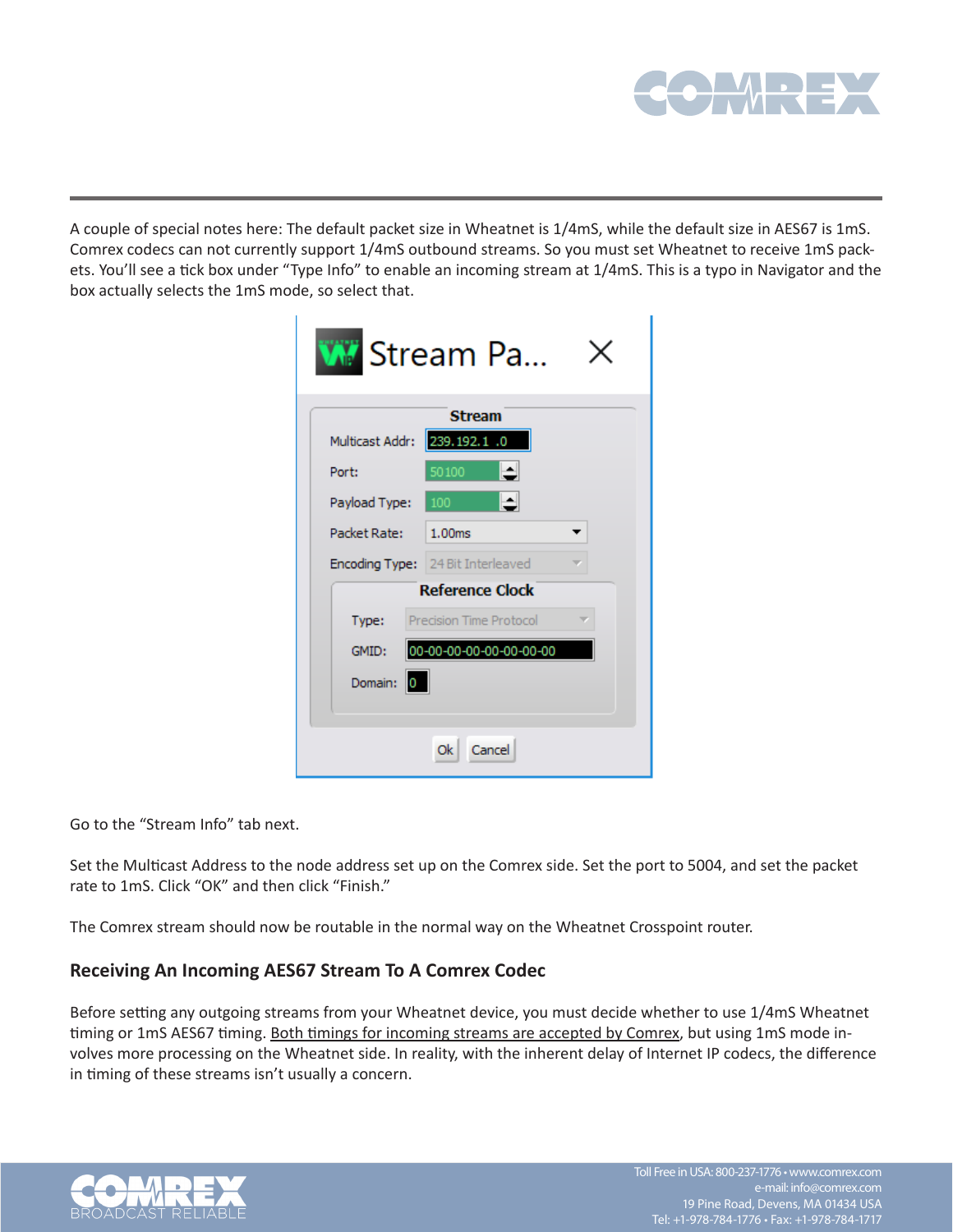

You've likely already enabled 1mS operation on your Wheatnet device when setting up the Comrex output, but make sure it's enabled by selecting the device and choosing the "info" tab (e.g. Blade info) and making sure AES67 1mS support is ticked.

| Wheatstone                                                                                                                                                                                                                   | System Dock 4 Alarms Dock 4 Detail Dock                                                                                                                                                                                                                                                                                                                                                                                                                                                                          | $H$ X Point<br>System View 5 Set Up View<br>? About                                                                                                                                                                                                                                                                                                                                               |
|------------------------------------------------------------------------------------------------------------------------------------------------------------------------------------------------------------------------------|------------------------------------------------------------------------------------------------------------------------------------------------------------------------------------------------------------------------------------------------------------------------------------------------------------------------------------------------------------------------------------------------------------------------------------------------------------------------------------------------------------------|---------------------------------------------------------------------------------------------------------------------------------------------------------------------------------------------------------------------------------------------------------------------------------------------------------------------------------------------------------------------------------------------------|
| $B \times$<br>System<br>System<br>$\checkmark$<br>System<br>Blade199 (Master)<br>$\frac{1}{\sqrt{2}}$ AES67 Devices<br>Devices<br><b>MARKET COMPEX Public NX</b><br>Blade199<br>Public NX<br>Comrex<br>$\mathbf{r}$<br>AES67 | Wire Info<br><b>Visibilities</b><br>LIO Info<br><b>Destinations</b><br>Sources<br><b>Versions:</b><br>7.7 JUN 8 2018 REV2 CPU<br>Software Version:<br>E030425 20180425.0743<br>FPGA Version:<br>IO Board Rev:<br>IO PCB Id:<br>$3 - ADX8$<br>Num DSPs:<br>Info:<br>80:E4:DA:00:49:39<br>MAC address:<br><b>Blade Type:</b><br>IP-88ad<br>199<br>Blade ID:<br><b>Network Info:</b><br>Blade 199<br>Name:<br>192.168.87.207<br>IP Address:<br>255.255.255.0<br>Subnet:<br>192.168.87.1<br>Gateway:<br>Apply Cancel | <b>Blade Info</b><br><b>Silence Detect</b><br><b>Utility Mixer</b><br><b>Config Manager</b><br>udio Playe<br><b>Master Preference:</b><br>Route:<br>High (90)<br>Med (80)<br>Low (40)<br><b>N</b> Default<br><b>Ed</b> Clock:<br>$50 \div$<br>High (90)<br>Med (80)<br>Low (40)<br><b>M</b> Default<br>Slave Mode<br>Apply Cancel<br><b>Support</b><br>AES67 1ms Support<br>Utility Mixer Support |

Sending an outgoing stream from Wheatnet to Comrex is a two-step process on the Wheatnet side. You must first create an AES67 stream from a Wheatnet device, then you must route it to the Comrex codec under Wheatnet. This is because unlike other AoIP systems, Wheatnet will not actually create the stream unless it is routed somewhere. After this is done, you must still locate the stream on the Comrex codec and connect to it.

First, under AES67 devices in the system box, choose the Comrex codec you defined previously. Select the "Destinations" tab and select "Add" to build a new outgoing stream to the codec. Create a name for the Destination here.

|                                      |                       |           |             | Comrex Public NX - Destination AES67 Signal Wizard - Add Signal - Wheatnet-IP Navigator |  |
|--------------------------------------|-----------------------|-----------|-------------|-----------------------------------------------------------------------------------------|--|
| Type Info                            | LIO Info              | User Info | Stream Info |                                                                                         |  |
| Signal Offset:<br>Name:<br>Location: | To NXR<br>Comrex P    | ≑∣        |             |                                                                                         |  |
|                                      | <b>Signal Width</b>   |           |             |                                                                                         |  |
|                                      | 8 channels (Surround) |           |             |                                                                                         |  |
|                                      | 2 channels (Stereo)   |           |             |                                                                                         |  |

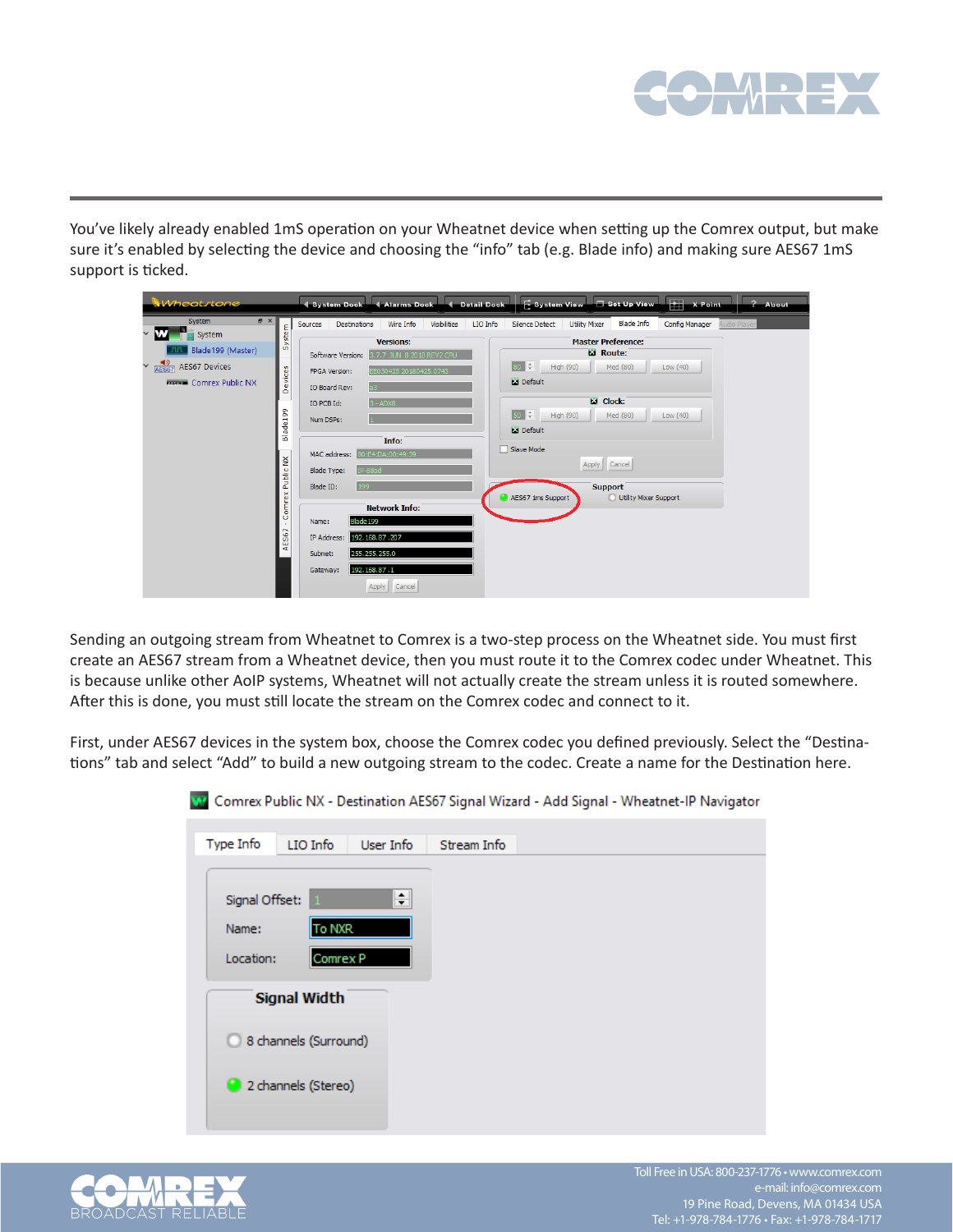

|                       | <b>Stream</b>              |
|-----------------------|----------------------------|
| Port:                 | ≑∥<br>50100<br>Any         |
| Payload Type:         | ÷۱<br>Any<br>100           |
| Packet Rate:          | 0.25ms                     |
| <b>Encoding Type:</b> | 25ms<br>1.00ms             |
|                       | 5.00ms                     |
| Type:                 | <b>WNIP System Default</b> |
|                       |                            |
| GMID:                 | 00-00-00-00-00-00-00-00    |
| Domain:               | 0                          |
|                       |                            |
|                       |                            |

A new stream will be added. Select the "Stream Info" tab and choose "Edit".

Leave most of these settings at defaults, but make the choice here between .25mS and 1mS timing based on the description above.

Click "OK" to close the Stream Info pop-up, then "Finish" to close the window.

You'll now have a Comrex destination listed in your Crosspoint switch. Select a source in the switch to route to the Comrex destination. Note that Wheatnet sources don't become active until they are routed somewhere.





Toll Free in USA: 800-237-1776 • www.comrex.com e-mail: info@comrex.com 19 Pine Road, Devens, MA 01434 USA Tel: +1-978-784-1776 • Fax: +1-978-784-1717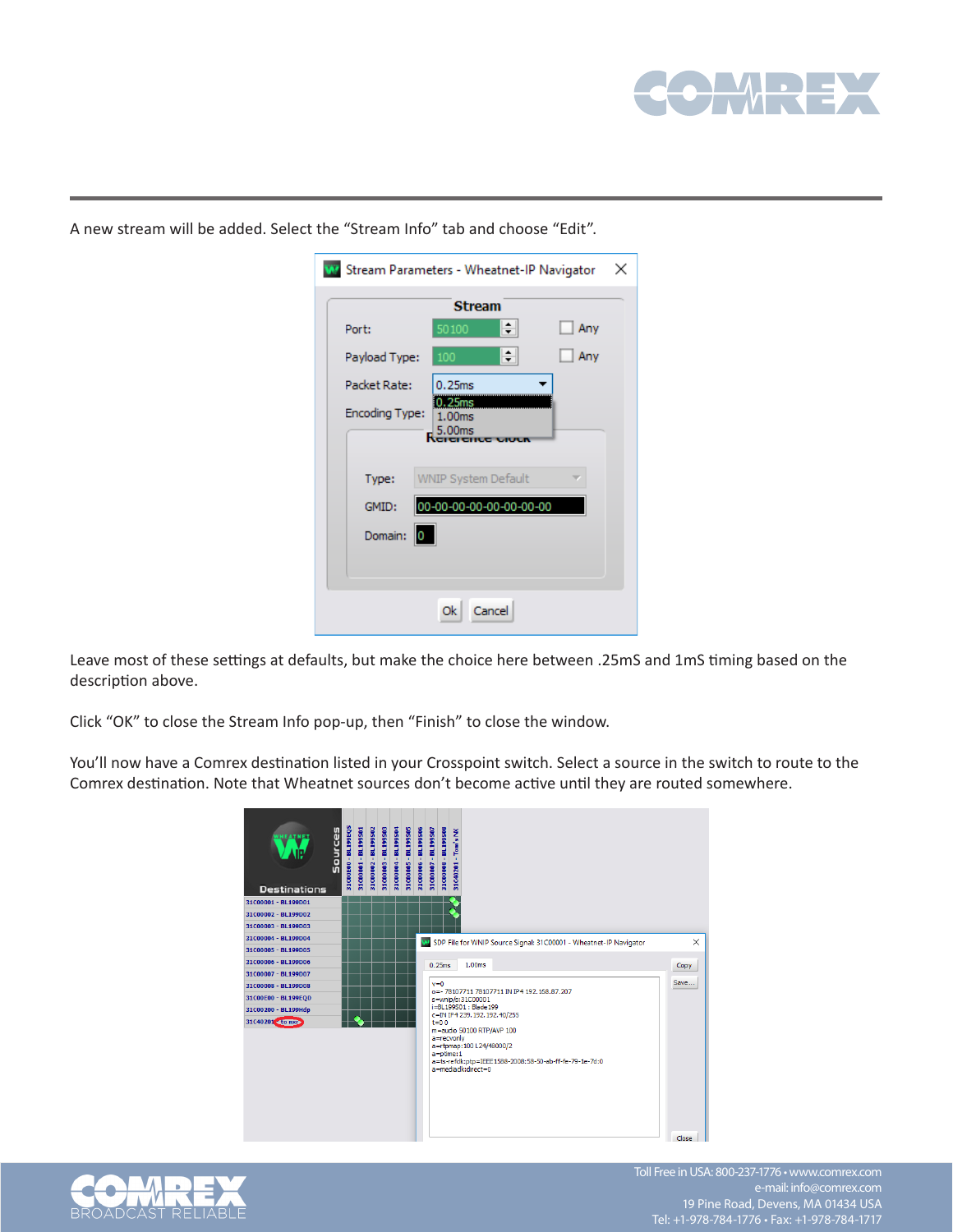

Right click on the area in the Crosspoint switch that names the source stream for the codec. Choose "Show SDP" for that stream and a window will appear with some text describing this stream. Click the "copy" button to copy this to your computer's clipboard. Note that if you built this stream within Wheatnet using 1mS timing, two SDP windows will appear (1mS and .25mS streams). Choose the 1mS timing window.

Log into the Comrex web-based interface. Under the System Settings Tab, expand the AES67 options, and find the input you wish to assign (NX Rack has one, MultiRack has five). Find and select the "Source" entry under your desired input.

|   | <b>INPUTS</b>               |                        |  |
|---|-----------------------------|------------------------|--|
| ▼ | Input 1                     |                        |  |
|   | Connected<br>Receiving RTP. |                        |  |
|   | Delay                       | 5 <sub>ms</sub>        |  |
|   | <b>Source</b>               | sap://RedNetA8R-16e866 |  |

<u>. . . . . . . . . .</u>

On the right side of the page, a pull-down menu will appear. This will display all detected streams on your network. For Wheatnet installations, this list may be blank. Within the list, choose the option "Manual SDP" and choose "Apply Settings."

| www.communic                                |                        |                                                                                  |
|---------------------------------------------|------------------------|----------------------------------------------------------------------------------|
| Enable<br>Network Interface                 | Enabled<br>Secondary   | <b>SDP</b>                                                                       |
| Network Interface Usage<br>AES67 frame size | AES67-only<br>1 ms     | SDP override: SDP of the source that this sink will receive from.                |
| PTP Clocking                                |                        |                                                                                  |
| Locked<br>GMID: 58-50-AB-FF-FE-79-1E-7D     |                        | Current v=0 o=- 78107711 78107711 IN IP4 192.168.87.207 s=wnip/s:31C0<br>Default |
| <b>INSTANCES</b>                            |                        |                                                                                  |
| ▼ Control Room Instance 1                   |                        | $v = 0$                                                                          |
| Enable                                      | Disabled               | o=- 78107711 78107711 IN IP4 192.168.87.207<br>s=wnip/s:31C00001                 |
| $\Psi$ Input                                |                        | i=BL199S01: Blade199                                                             |
| Delay                                       | 5 <sub>ms</sub>        | c=IN IP4 239.192.192.40/255<br>$t = 0.0$                                         |
| Source                                      | None                   | m=audio 50100 RTP/AVP 100                                                        |
| $\blacktriangleright$ Output                |                        | a=recvonly<br>a=rtpmap:100 L24/48000/2<br>a=ptime:1                              |
| ▼ Control Room Instance 2                   |                        | a=ts-refclk:ptp=IEEE1588-2008:58-50-ab-ff-fe-79-1e-7d:0                          |
| Enable                                      | Enabled                | a=mediaclk:direct=0                                                              |
| $\Psi$ Input                                |                        |                                                                                  |
| Loaded: Connected<br>Receiving RTP          |                        | input text for setting above (press Enter to create a new line)                  |
| Delay                                       | 5 <sub>ms</sub>        |                                                                                  |
| Source                                      | Manual SDP*            |                                                                                  |
| <b>SDP</b>                                  | v=0 o= 78107711 781077 | APPLY CHANGES<br>CANCEL CHANGES<br>SET TO DEFAULT                                |
| $\blacktriangleright$ Output                |                        |                                                                                  |

A new option will appear below the source entry, titled "SDP." Selecting this will open a window that allows you to paste the SDP info that you copied from the Navigator. After pasting all this text, click "Apply."

The codec will now be locked to that incoming stream, and the status message under the selected input should read "Receiving RTP."